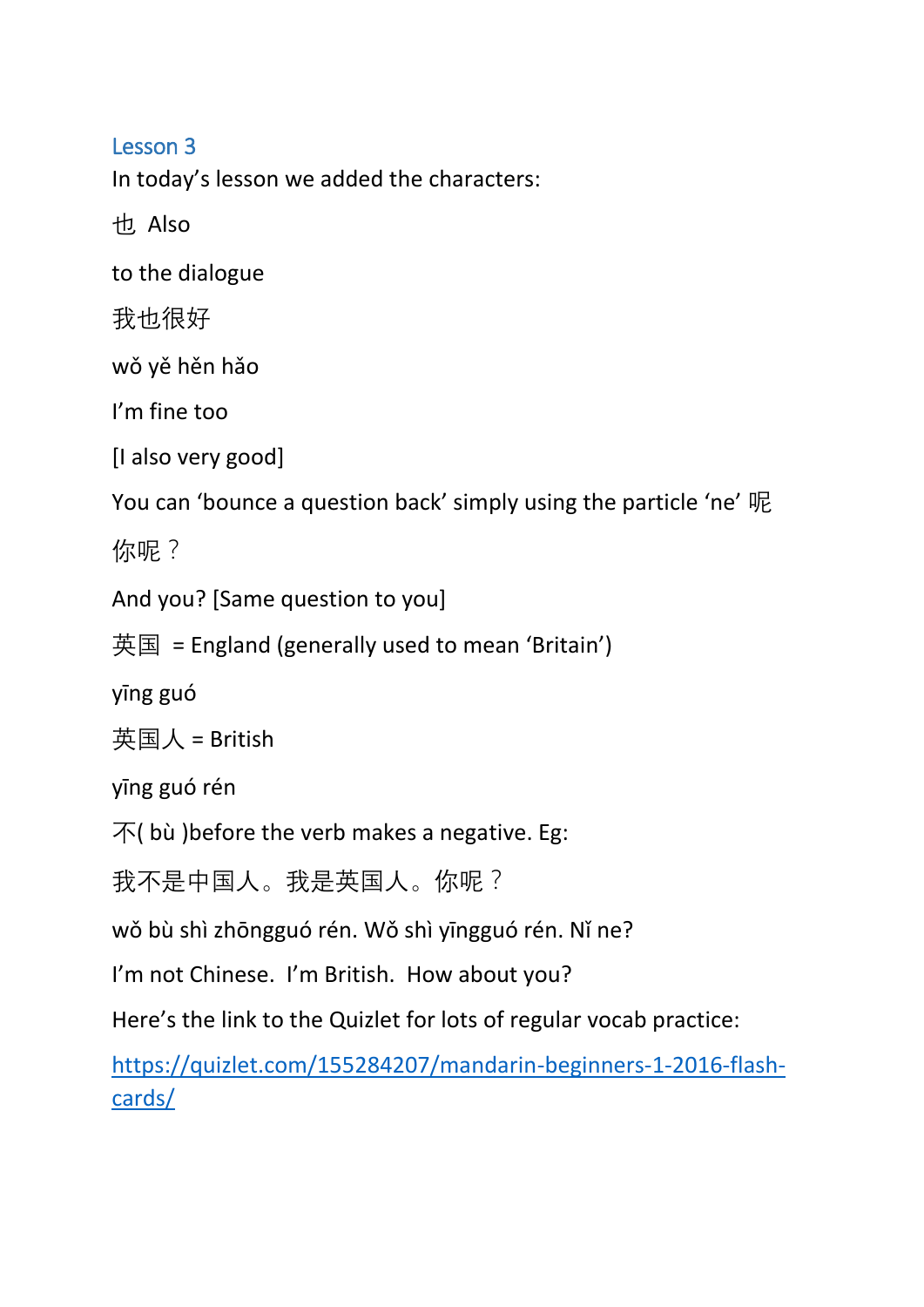## Chinese vocabulary 1

| One                    |      | yī         |
|------------------------|------|------------|
| Two                    |      | èr         |
| Three                  |      | sān        |
| Four                   | 四    | sì         |
| Five                   | 五    | wǔ         |
| <b>Six</b>             | 六    | liù        |
| Seven                  | 七    | qī         |
| Eight                  | 八    | bā         |
| <b>Nine</b>            | 九    | jiǔ        |
| Ten                    |      | shí        |
| Middle                 | 中    | zhōng      |
| Language, culture      | 文    | wén        |
| Chinese language       | 中文   | zhōngwén   |
| (middle language)      |      |            |
| Mouth                  |      | kǒu        |
| <b>Big</b>             | 大    | dà         |
| Small                  | 小    | xiǎo       |
| Hello                  | 你好   | ní hǎo     |
| You                    | 你    | nĭ         |
| Good                   | 好    | hǎo        |
| Teacher                | 老师   | lǎoshī     |
| Goodbye                | 再见   | zài jiàn   |
| Thank you              | 谢谢   | xiè xiè    |
| How are you?           | 你好吗? | ní hảo ma? |
| Very good, very well   | 很好   | hěn hǎo    |
| very                   | 很    | hěn        |
| <b>Question marker</b> | 吗    | ma         |
| China (middle          | 中国   | zhōngguó   |
| country)               |      |            |